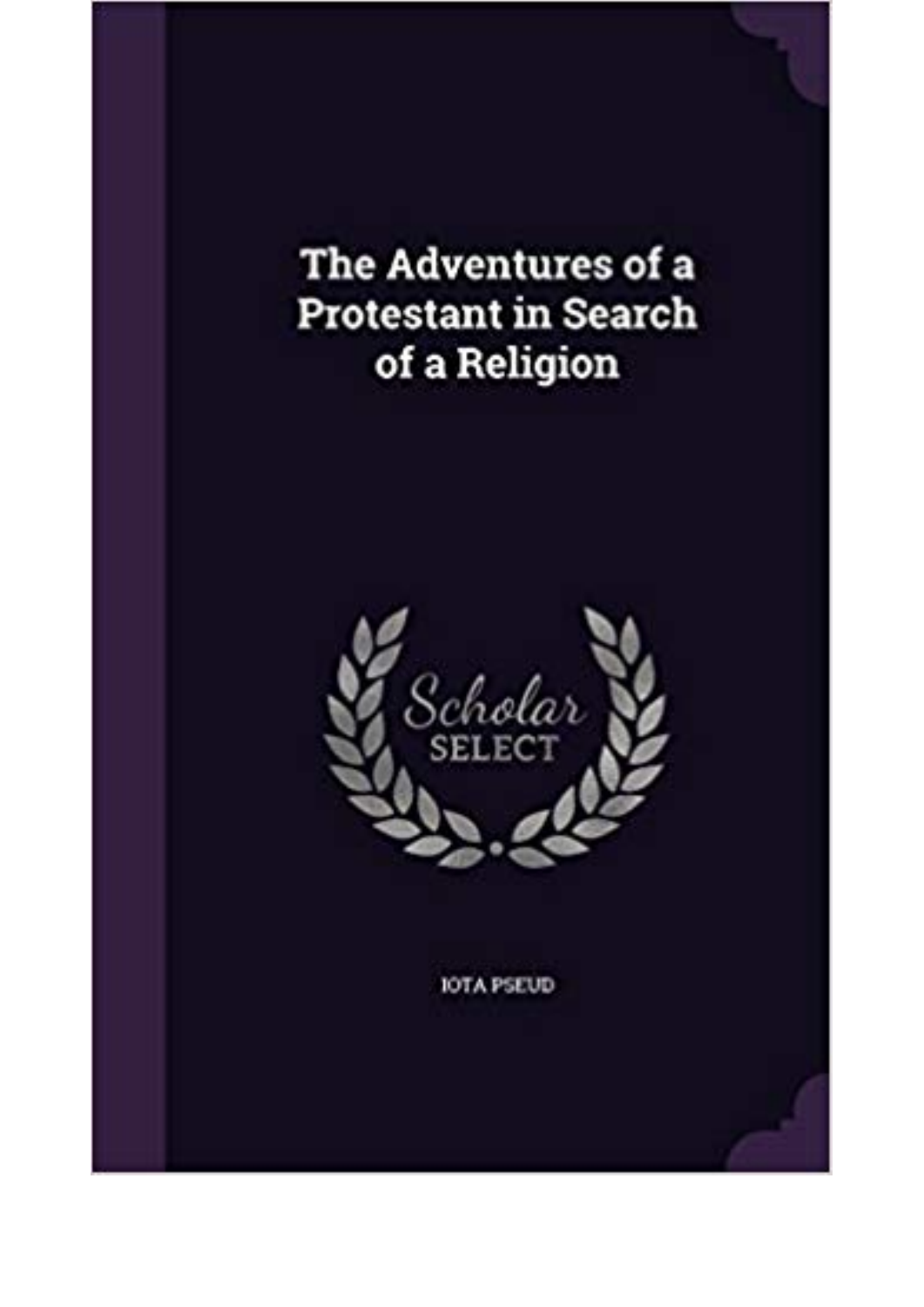*Iota Pseud*

## **The Adventures of a Protestant in Search of a Religion**

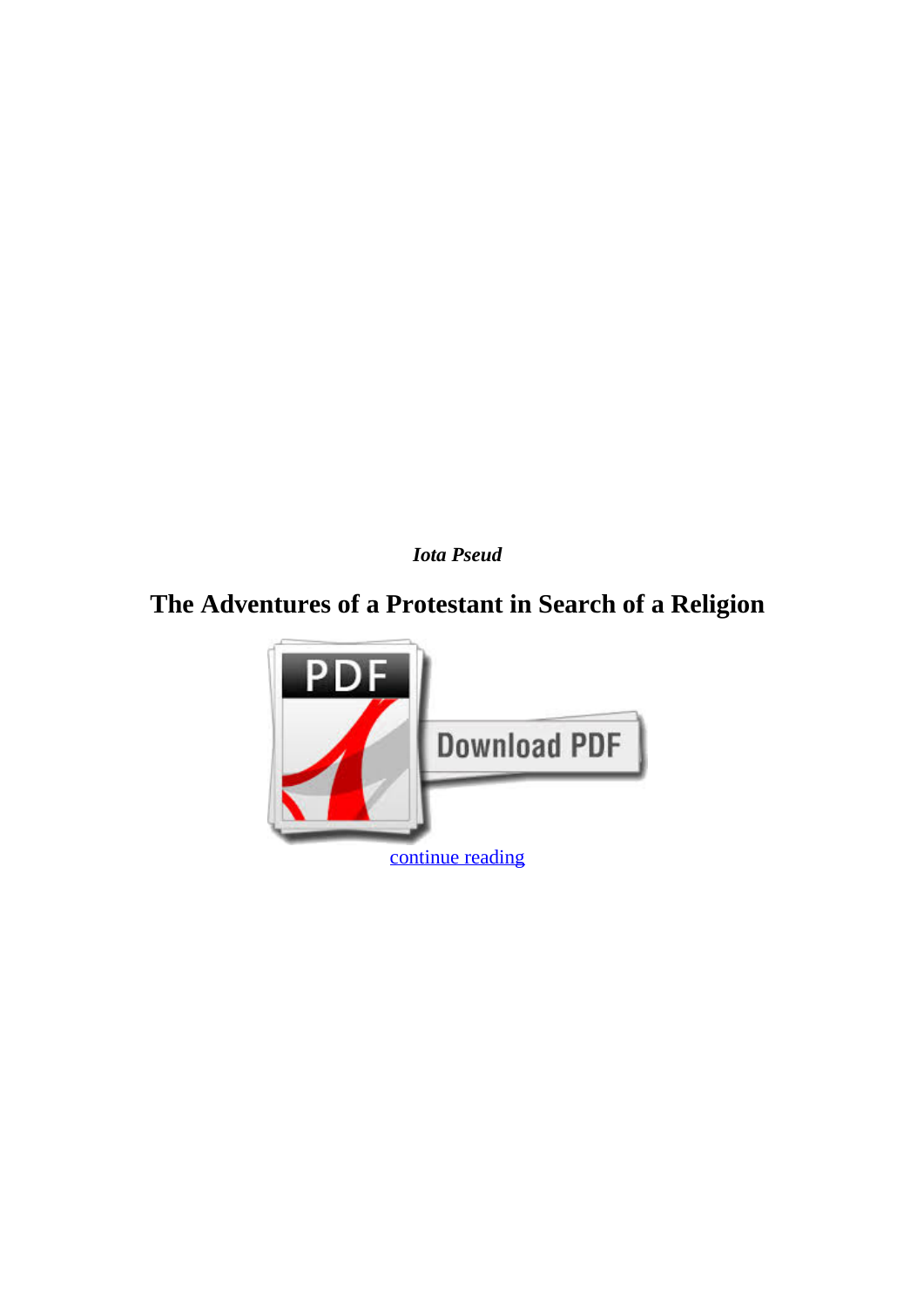This work has been selected by scholars to be culturally important, and is portion of the knowledge base of civilization as we know it.This work is in the general public domain in the United States of America, and possibly other nations. Scholars believe, and we concur, that work is essential enough to end up being preserved, reproduced, and produced generally available to the general public. This function was reproduced from the original artifact, and continues to be as true to the original are possible. Within the United States, you may freely copy and distribute this work, as no entity (individual or corporate) has a copyright on your body of the task.As a reproduction of a historical artifact, this function might contain missing or blurred webpages, poor pictures, errant marks, etc. Consequently, you will see the initial copyright references, library stamps (because so many of these functions have been housed in our most important libraries all over the world), and additional notations in the task. We value your support of the preservation process, and thank you for being an important component of keeping this understanding alive and relevant.



[continue reading](http://bit.ly/2Tge8Fv)